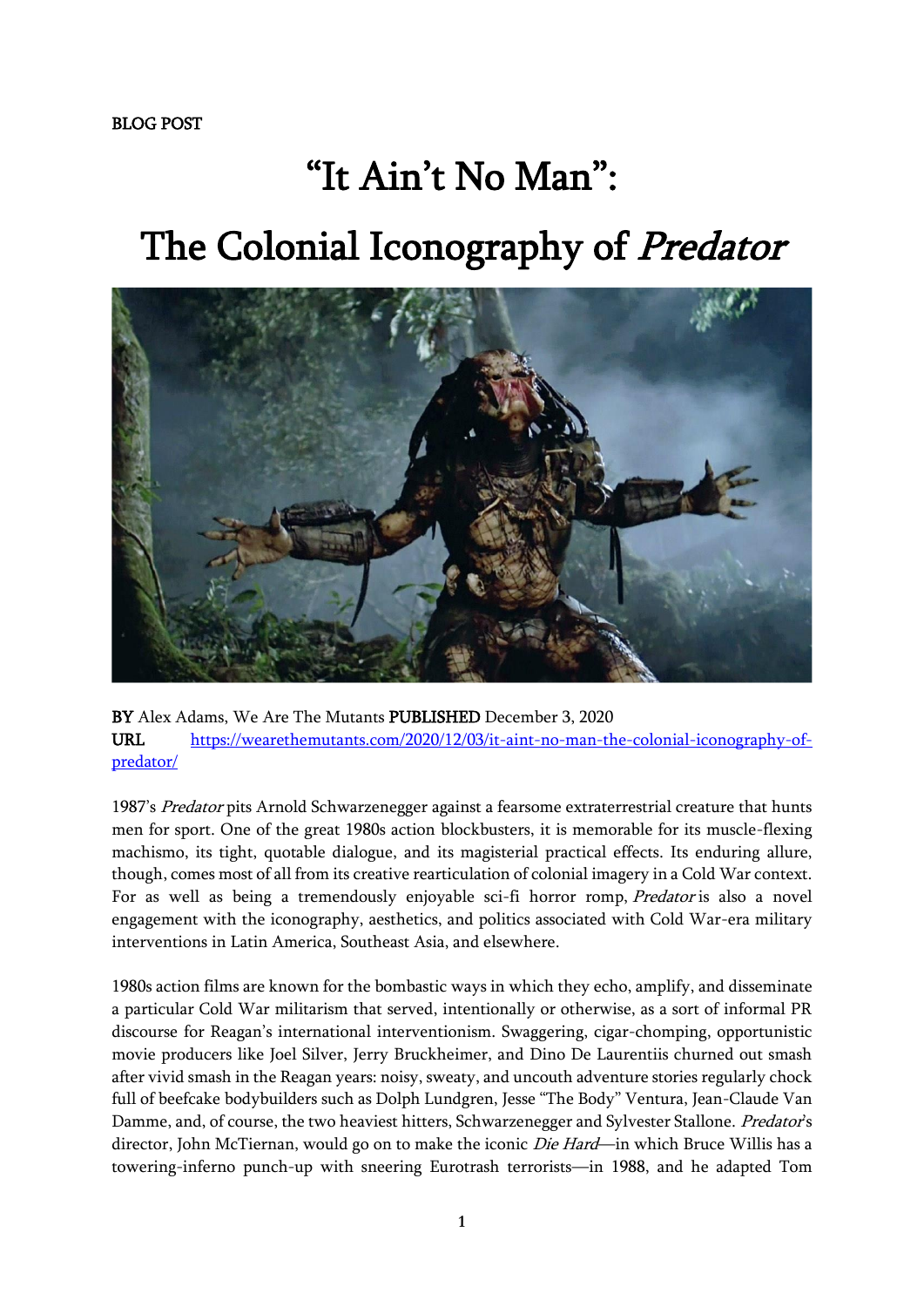Clancy's debut novel The Hunt for Red October in 1990. As entertaining as they are reactionary, these movies overflow with expertly choreographed violence, sassy one-liners, and muscular anti-Soviet ideology.

A [biography of Schwarzenegger](https://us.macmillan.com/books/9781429906364) claims that Predator began life as an industry joke rooted in Cold War politics. After Stallone's Rocky Balboa symbolically won the Cold War by defeating the coldly murderous Ivan Drago in 1985's Rocky IV, he would have to fight an alien if they wanted to make *Rocky V*. The clash of terrestrial empires finally settled, there would be nowhere for him to go but space, nobody for him to punch but Martians. Writers Jim and John Thomas had been [working on just such a script since 1983,](https://www.gamesradar.com/the-story-behind-predator/) an interplanetary rumble in the jungle set where the Cold War was hot: in the opaque world of proxy wars, irregular combat, and covert operations. Stallone's shark-jumping patriotic symbolism meant that the Thomas Brothers' script's time had come.



Fighting the Cold War without embracing mutual nuclear annihilation meant fighting or funding grimy counterinsurgency wars in Korea, Vietnam, Nicaragua, the Congo, Laos, and elsewhere, and these wars had a profound and multifaceted influence on popular culture. Viscid rainforest undergrowth supplanted World War trenches as the default setting for combat scenes; enemies no longer stood before you on the battlefield, but picked you off with sadistic traps; a greater focus than ever was placed on the permanently deranging effects of warfare on the human psyche. The astuteness of the Thomas brothers' jungle setting in Predator is that it fuses a hostile encounter with a technologically advanced alien civilization with pre-existing mythologies of first contact that had gained new currency in the wake of these wars, in which American troops were sent to countries on the other side of the planet to endure unimaginable conditions fighting utterly unfamiliar populations. Though 2010's Predators would retroactively specify that the first film was set in Guatemala, nobody in Predator names their exact location, and this vagueness allows the story to be set in a firmly imaginary "otherland" where anything can happen. A rich tapestry of colonial iconography, Predator is a fable about a near-indestructible alien that sloshily and freely synthesizes the aesthetics of colonial war movies, dark fantasies about the cannibals in the shadows, and Conradian imagery about the inscrutable danger of the uncivilized places on the map.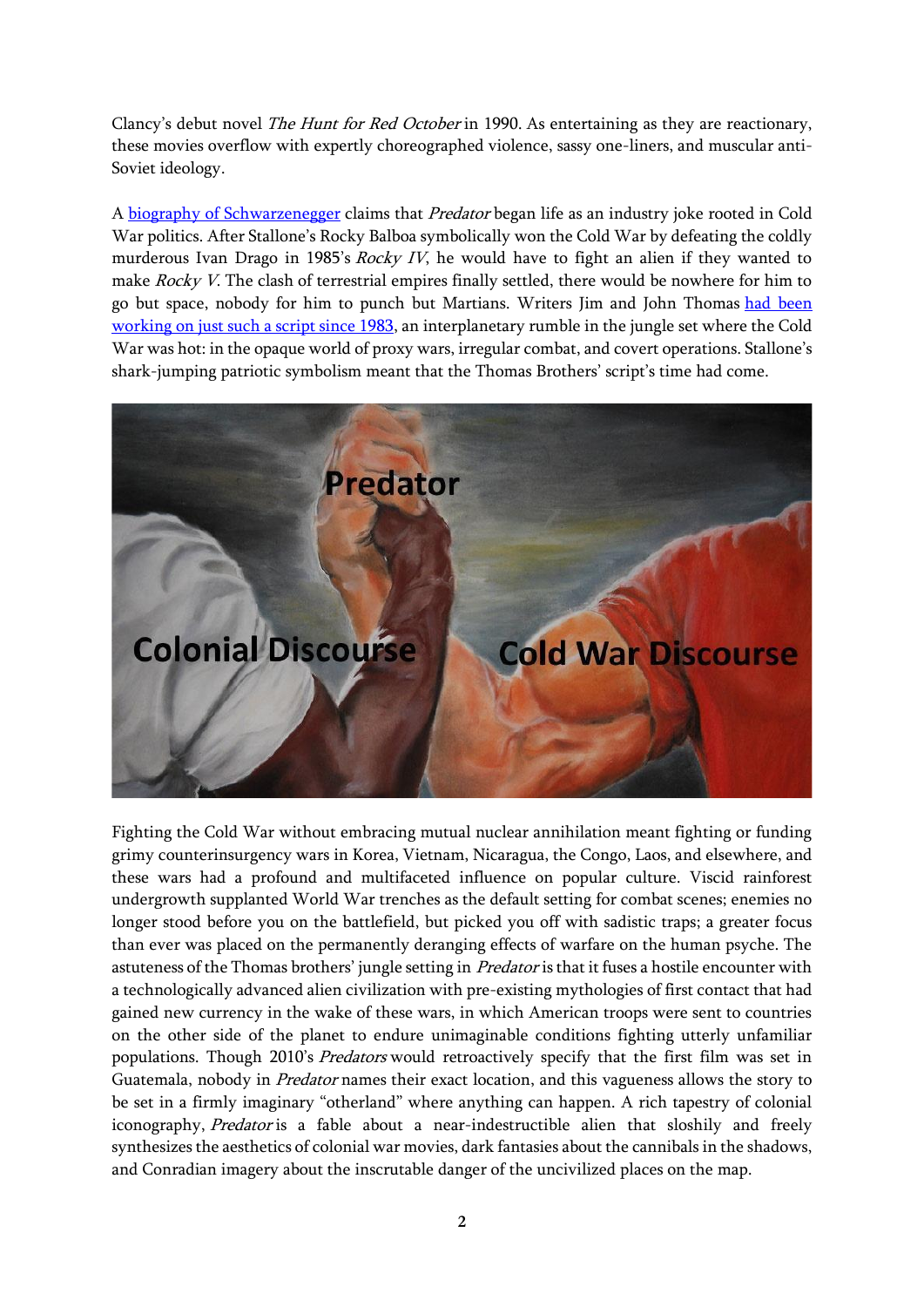Invasion is the thematic and formal core of Predator, a war movie invaded by science fiction horror. Dutch (Schwarzenegger, at his absolute peak) and his team of battle-hardened troops are hoodwinked by Dillon (Carl Weathers) into doing CIA dirty work behind enemy lines, attacking an enemy encampment and preventing the Soviets from launching a coup. As they make their escape, the group still smarting from their betrayal and fraying under the stress of the heat and the "badass bush" that "makes Cambodia look like Kansas," the alien hunter strikes.

Sapient, sophisticated, and near-indestructible, the predator is a tremendously evocative creature, evocative enough for *Predator* to sire a franchise including three sequels, two *Alien Vs.* Predator crossover movies, and a rich gamut of print fiction, video games, comics, and graphic novels. There is some great stuff here (and if you want a controversial hot take, I will claim 2004's Alien Vs. Predator as the only sequel really worth a watch, because it at least has a sense of fun and is ambitious in scope), but in general the sequels and spin-offs all suffer from the same problem faced by any number of sci-fi franchises: slow death by over-explanation. Over the course of the series, the increasingly elaborate lore explains the predators' technology, their language, their species variation and, most often, the specifics of the predators' hunter-warrior culture, examining their abductions of "elite" humans to be tracked for sport, their attempts to hybridize with humans, and, perhaps silliest of all, their history as the original [ancient astronauts](https://wearethemutants.com/2017/02/06/technology-worship-and-human-debasement-in-erich-von-danikens-chariots-of-the-gods/) who colonized the Earth. In the process, the creature's mystique is buried under a barrage of precision that only serves to make it less interesting. But the original is compelling in a way that its offspring are not because, like the best monster movies, it is built around ambiguity, mystery, and suggestion.



This generous inexactness allows the predator to reflect an abundance of meanings, slippery and overlapping, unencumbered by all that goofy backstory. He is suggestively mammalian, slimily crocodilian, part gorilla, part crustacean chameleon, with insectoid mandibles and infrared vision. Most of all, though, the predator aesthetic draws on a rich and layered archive of colonial depictions of the "uncivilizable savage": his loincloth, dreadlocks, and his collection of skulls; his fearsome blades, exposed skin, and his symbiotic intimacy with the jungle; his incomprehensible clicking language, his animalistic posture, and his thirst for barbaric violence. The final Cold War enemy is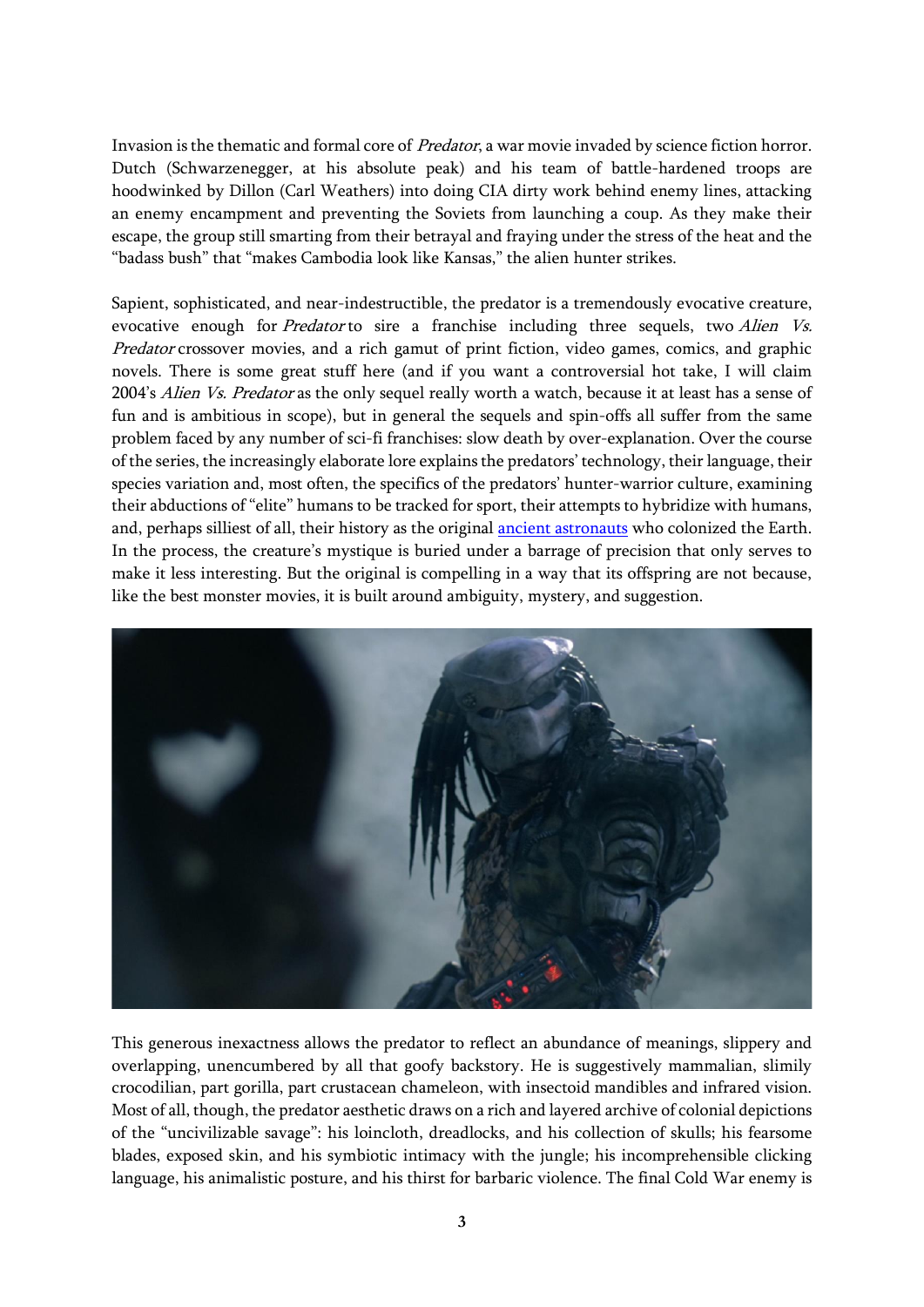not only an alien; he is, simultaneously, the prehuman savage of colonial nightmare. Neither the alien nor the savage, to recall the joke about how *Predator* the film came to be, inhabit the same planet as the Reagan-era action hero.

The horrifying allure of the predator is sustained, in part, by the Grand Guignol spectacle of the ways it kills. The creature commits forms of gruesome murder that echo the irregular combat tactics and war crimes that were attributed to the guerrilla forces the U.S. military faced in its small dirty wars. One by one, the soldiers are picked off by the unconventional tactics of an unseen enemy who hides in the trees, like the faceless Vietminh fighters of so many American-made Vietnam movies. The predator desecrates his victims after death in chilling ways, flaying them, ripping out spines, and making trophies of skulls in ways that recall the mutilatory obscenities committed by the cannibal tribes in exploitation flicks like *Cannibal Holocaust* (1980) or *Cannibal Ferox* (1981).

And yet, it is not only FX maestro Stan Winston's creature design that reinterprets colonial iconography. Thematically, the movie rearticulates ideas central to many Vietnam movies and the military fiction of writers like Robert Elford (Devil's Guard) or Jean Lartéguy (The Centurions). War is a furnace, a state of brutal nature in which masculinity is tested; fighting against unconventional guerrilla forces is like fighting the jungle itself; the hero must "go native," or become one with the wilderness, in order to defeat the primeval savagery of one's adversary.



At the film's climax, Dutch, the sole survivor, slathers himself in mud to hide from the predator's infrared vision, becoming a primal, torch-wielding warrior, to fight his fearless enemy on something approaching an equal footing. The scene pulpily recalls the climax of *Apocalypse*  $Now$  (1979), in which Willard rises from the steaming swamp to murder Colonel Kurtz, the elite soldier driven mad by the jungle and transformed into an exterminationist demigod by his exposure to the myriad foulnesses of war. An essay on the meanings of Joseph Conrad's Kurtz as filtered through Francis Ford Coppola's operatic depiction of hell on earth could go on forever; suffice it to say that Kurtz is a shady, uncertain vessel into whom has rushed the murderous soul of colonial war, slavery, and exploitation. Reading the predator as an incarnation of Kurtz allows us to read